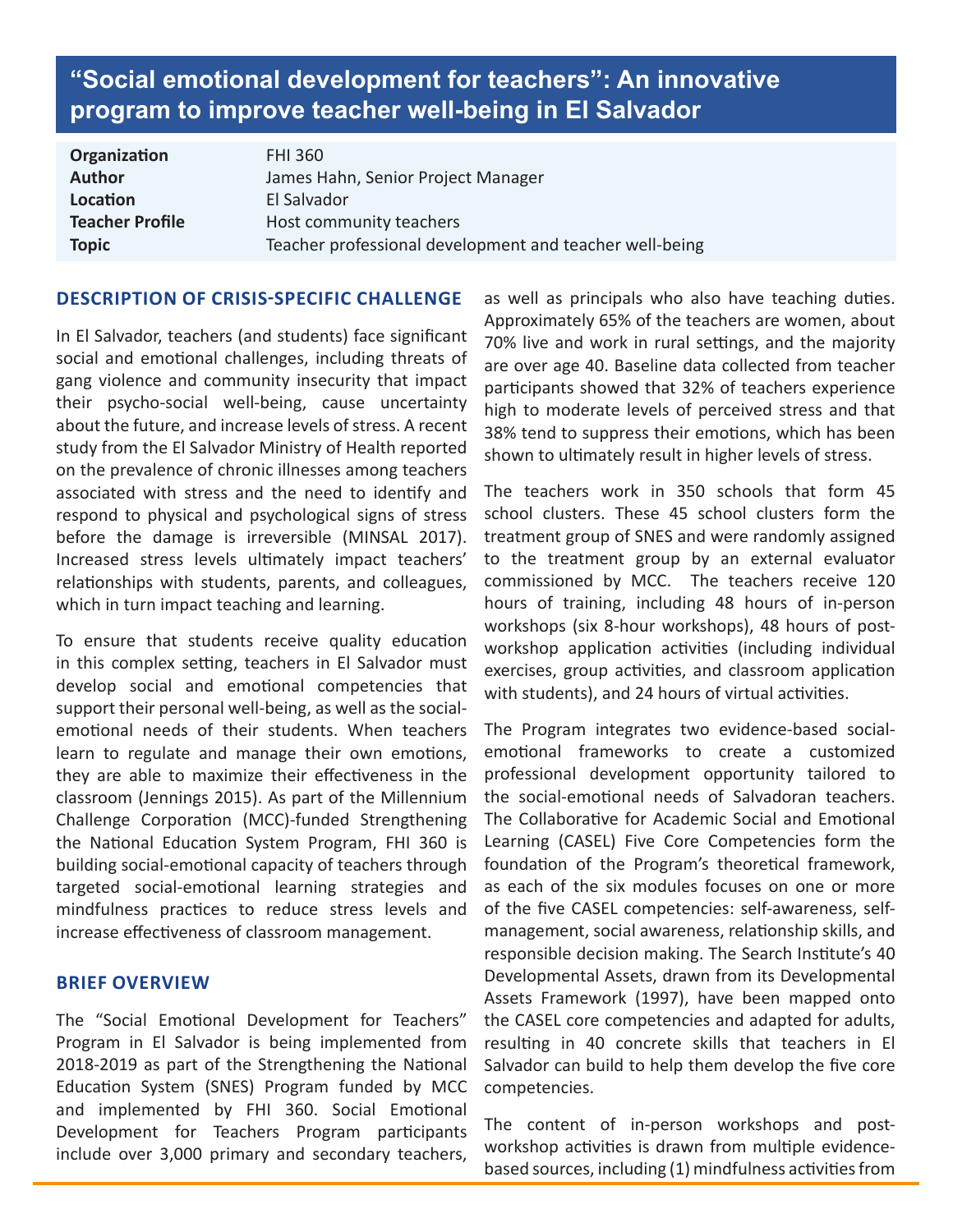the book Mindfulness for Teachers and activities from the Colombian organization RESPIRA, (2) psychosocial support materials from INEE and War Child Holland, and (3) social-emotional learning resources from IRC and Save the Children. The program first develops teachers' intrapersonal social emotional competencies, before moving to interpersonal competencies and positive classroom strategies, as shown by the workshop sequence below:

- 1. Social and Emotional Well-being: An introduction to social-emotional well-being for teachers
- 2. Intrapersonal Mindfulness: Developing mindful awareness; identifying and managing our inner thoughts and emotions
- 3. Self-Care: Prioritizing self-care practices as essential for integrated development
- 4. Interpersonal Mindfulness: Fostering compassion, connectedness, and meaningful relationships
- 5. Positive Social Emotional Experiences: Promoting positive social and emotional experiences within ourselves and our students
- 6. Balanced Caring and Positive Classroom Environment: Understanding the importance of contribution and creating a balanced approach to caring for others, and cultivating and sustaining a positive classroom climate

To adapt and validate this content to the El Salvador context, the Program has taken the following steps:

- 1. The first part of the workshop design process involved reviewing the CASEL and 40 Developmental Asset frameworks with the FHI 360 team in El Salvador (composed entirely of Salvadoran nationals). The team reviewed the Spanish translation of the CASEL framework and did an exercise to adapt the 40 Development Assets Framework for adults, which was later reviewed and finalized by FHI 360's social-emotional experts. The El Salvador team then jointly designed the structure of the six workshops with the team of social-emotional learning experts. The workshop topics and frameworks were validated and approved by the Ministry of Education.
- 2. For every module, the design process has involved the following steps: (1) draft module developed

by FHI 360 social emotional learning experts, (2) modules reviewed by FHI 360 team in El Salvador, (3) module materials reviewed and edited by Ministry of Education, (4) facilitators trained in new module content, providing recommendations for final tweaks to content and/or implementation strategies.

### **EVIDENCE AND OUTCOMES**

The El Salvador "Social Emotional Development for Teachers" program is still being implemented. To date, five workshops have been completed, with one workshop, school coaching visit, and the culminating activity remaining to be completed by early 2020. The program will be evaluated through a mixed-methods study employing both quantitative and qualitative methods.

The quantitative evaluation involves applying a survey to approximately 1,600 teachers who participated in the social-emotional development program and comparing the results to a control group that was established as part of an external randomized evaluation commissioned by MCC. This external evaluator randomized 147 school clusters, resulting in a treatment group of 45 clusters and a control group of 55 clusters. The remaining 47 clusters are not participating in the study.

The survey combines five existing reliable and valid scales used to measure social-emotional competencies that have been translated and contextualized to El Salvador through cognitive interviews with teachers and an initial pilot. Cognitive interviews are used to study how individuals mentally process and respond to survey questions and can therefore help to ensure that translated surveys have the intended meaning (Lavrakas 2008). In this case, we conducted cognitive interviews with a sample of 30 teachers in El Salvador to inform adjustments to the language used in the survey, ensuring that scales adapted from other contexts would make sense to teachers in El Salvador.

The survey will be applied during the sixth workshop and will measure the impact of the workshops on teachers' mindfulness, self-awareness, emotion regulation, positive affect, negative affect, stress, and teacher emotional burnout.

The qualitative portion of the evaluation will consist of individual interviews and focus groups with teachers to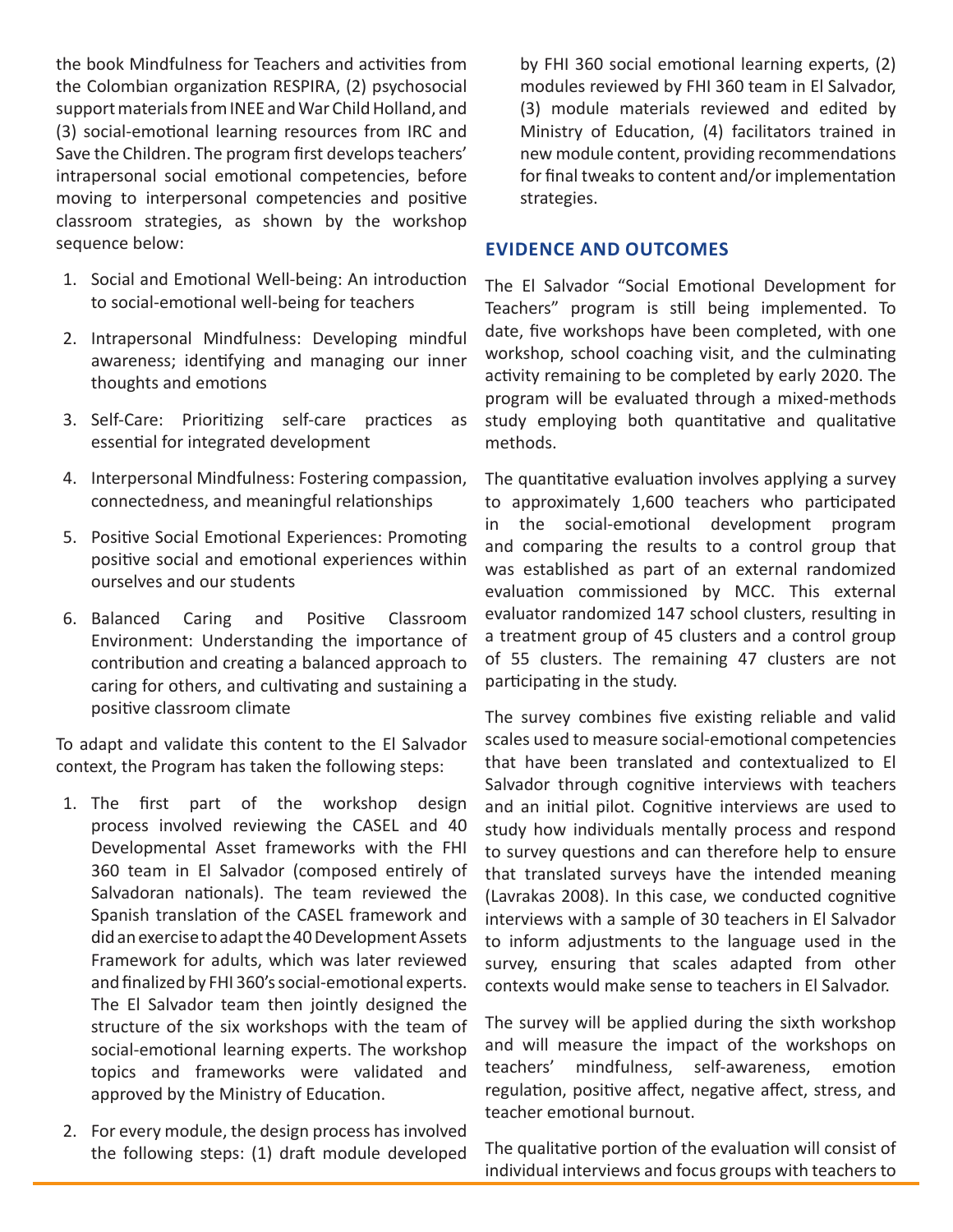gather additional data to complement the quantitative data.

While endline data has yet to be collected, preliminary results will be available by the start of November 2019. The project team in El Salvador has gathered testimonials and anecdotal evidence from teachers who have participated in the workshops. Teachers report applying mindfulness techniques regularly at home and at school to reduce stress and improve their own mental and physical well-being. They also report improved relationships and interactions with colleagues and students by applying strategies in active listening and positive communication, among others.

# **LIMITATIONS, CHALLENGES, AND/OR LESSONS LEARNED**

A key challenge in implementing this program has been teacher attendance. This workshop series is one of approximately six training activities that have required teachers to miss classes with students. As a result, not all 2,700 teachers have participated in all social emotional workshops. This is problematic, as the workshops are designed to build upon one another. To address these issues, future adaptations and iterations of this program could include the following adaptations (advantages and disadvantages are discussed for each options):

- 1. Include less in-person training and more virtual activities. The advantage of this approach is that it would allow teachers to miss less class time with students and enable teachers to learn at their own pace. The disadvantage of less in-person training is missing the opportunity to learn from a trained facilitator and not being able to learn through as many interactions with peers.
- 2. Consider in-person training times that do not require teachers to miss classes (such as Saturdays or pre-established national professional development days). The advantage here is that teachers would miss fewer classes with students, but the disadvantage is that attendance may be lower on Saturday sessions. In fact, Saturday sessions could interfere with teachers' work-lifebalance, which may be counter-productive for a teacher well-being program.

3. Strive to develop stand-alone modules that are less dependent on content from other modules. The advantage of this approach is that teachers who miss one session would be able to join additional sessions without being lost or confused. Additionally, stand-alone modules would allow for more flexibility in adapting and/or re-ordering modules to fit the needs of future PD programs. However, the disadvantage of having standalone modules is that (1) they may be very hard to design as much of the SEL content is interconnected, and (2) teachers may have a more disjointed (rather than integrated) PD experience and may fail to make connections on their own between content.

Another key challenge has been monitoring the completion of post-workshop activities by teachers. The initial plan was for all teachers to document their post workshop activities in their teacher guides, which have logs to register mindfulness activities, reflection questions for readings, attendance lists, and questions to respond to for group work. At the start of each new in-person workshop, teachers begin the session by discussing their post workshop activities while the facilitator circulates around the room to document who had completed the work and who didn't (teachers are asked to bring the previous teacher guide to the new workshop to show their complete work).

However, there have been two challenges: (1) not enough teachers are filling out the post-workshop activity pages in the teacher guide and (2) facilitators have not done a consistent job of documenting completion of post-workshop activities, as they struggle to find time to check-in with each participant during the workshop. It would have been ideal to digitize these post workshop activities to be able to track completion using technology. The Program made a decision to avoid online activities since not all schools have Internet connectivity, but in hindsight, it may have been best to develop online/digital activities for the majority of participants and to develop alternative "hard copy" activities for those without technology.